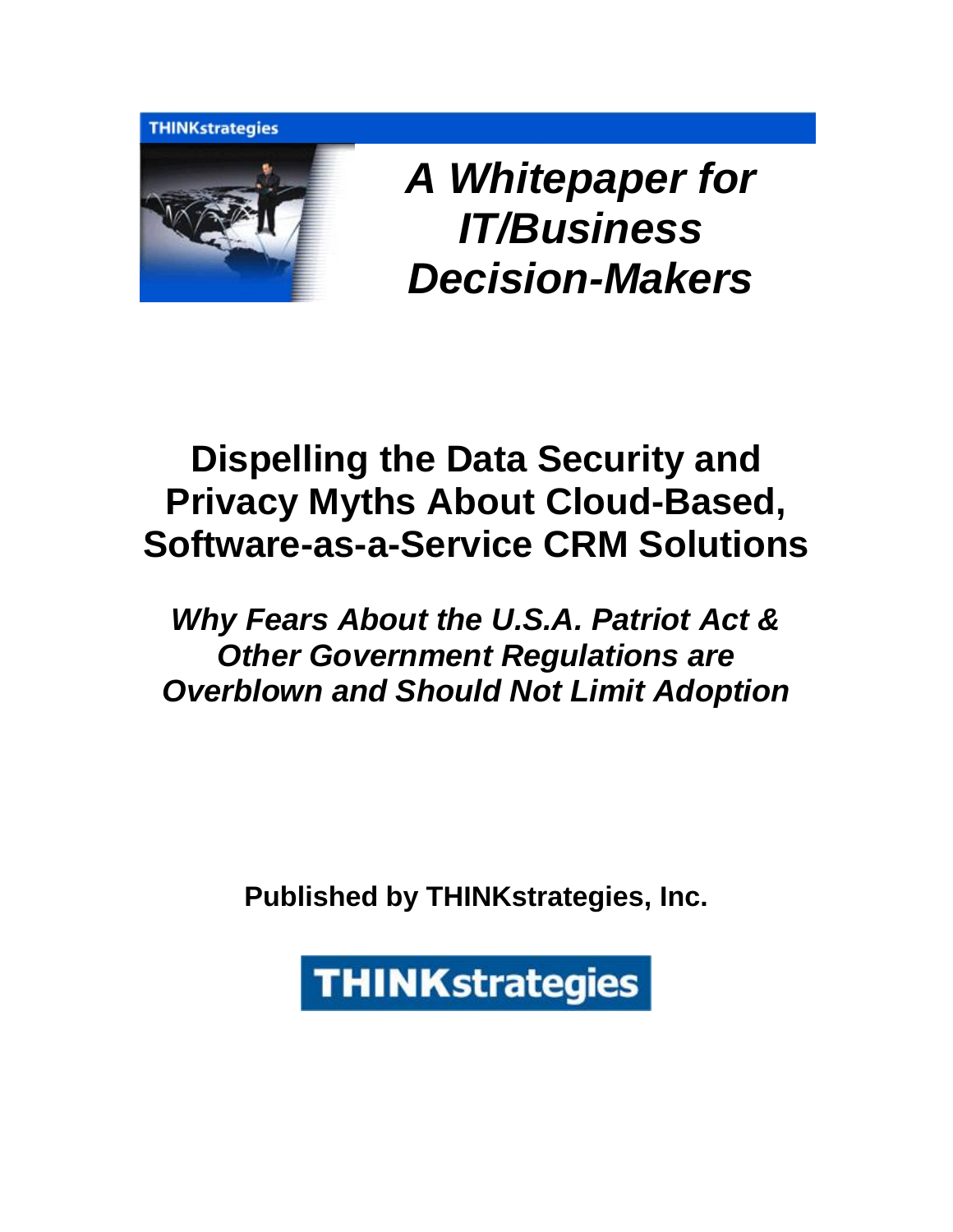### **Introduction**

The convergence of a series of major macro-market trends has sparked the emergence of a new generation of powerful and cost-effective, web-based solutions which are quickly becoming viable alternatives to traditional, on-premise software and systems.

These new solutions are referred to as Software-as-a-Service (SaaS) and Cloud Computing. They offer an "on-demand", "pay-as-you-go" alternative to the upfront costs and complexities associated with "legacy" systems and software.

The ease of deployment and use of these cloud-based services also makes them more user-friendly, productive and cost-effective than the cumbersome and costly on-premise systems of the past.

Yet, despite the growing examples of organizations gaining tangible and measurable business benefits from SaaS solutions, many corporate decisionmakers are apprehensive about adopting these cloud-based services because of concerns regarding data privacy.

They are particularly concerned about using services delivered by U.S.-based providers because of the ominous language contained in the *Uniting and Strengthening America by Providing Appropriate Tools Required to Intercept and Obstruct Terrorism Act*, commonly referred to as the U.S.A. Patriot Act.

This regulation appears to permit U.S. law enforcement agencies to unilaterally access private customer records stored on corporate servers worldwide if they are suspected of holding data which could pertain to terrorist threats or other criminal activity.

These fears have made some organizations especially hesitant to consider SaaSbased Customer Relationship Management (CRM) software and services offered by U.S.-based SaaS vendors, since these systems serve as a short- or long-term storage area for sensitive customer information.

THINKstrategies believes these risks have been overly exaggerated and raise unfair questions about doing business with U.S.-based companies. Ironically, companies who avoid contracting with leading U.S. SaaS providers may be at greater risk of data privacy breaches by continuing to rely on traditional, on-premise software applications and locally hosted servers.

This whitepaper will examine the myths and realities of SaaS/Cloud Computing, the U.S.A. Patriot Act, and data privacy, with a focus on the CRM arena. We will also recommend reasonable approaches to overcome common corporate concerns so businesses can fully capitalize on the potential benefits of SaaS/Cloud Computing.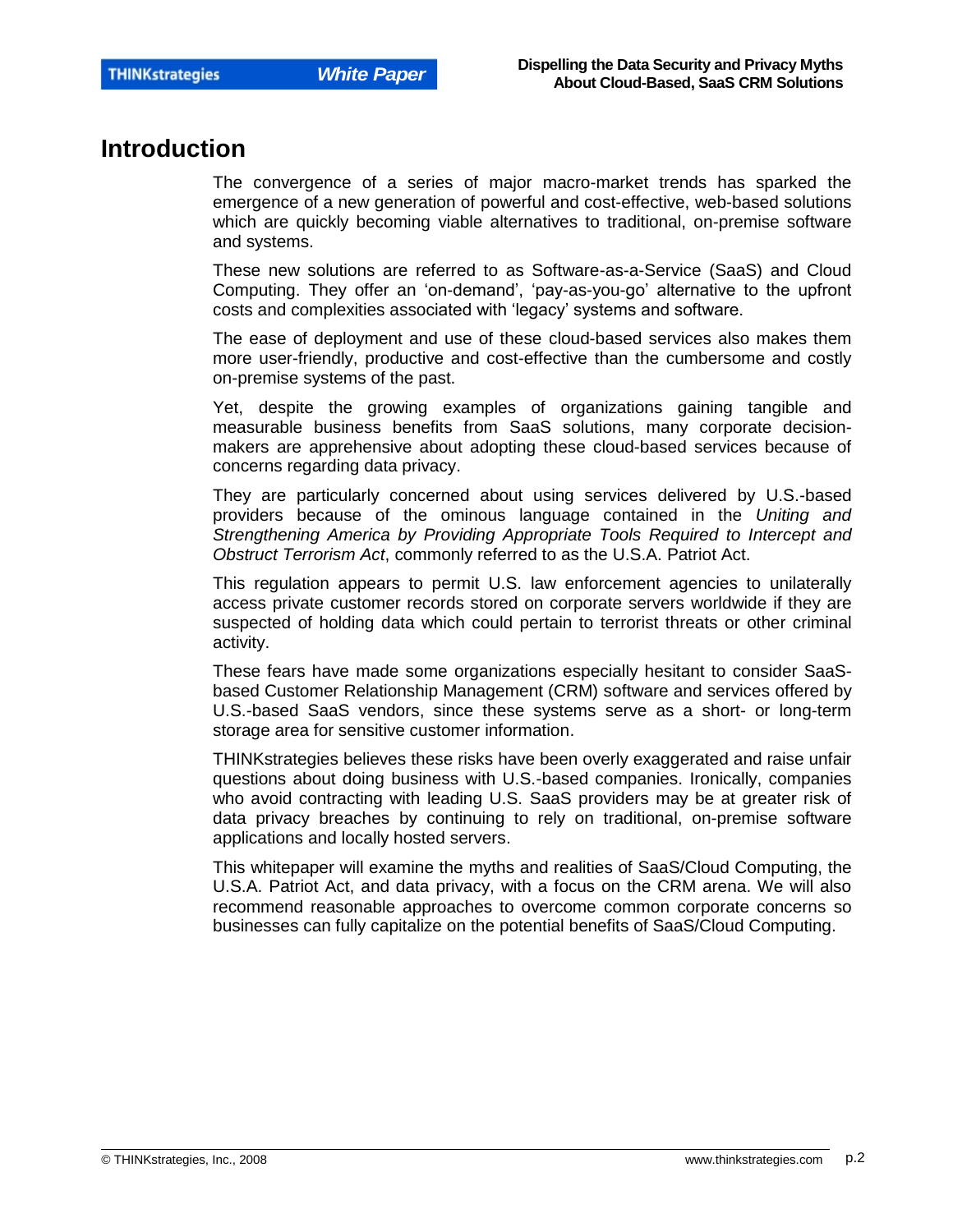### **Why Software-as-a-Service and Cloud Computing Are Gaining Corporate Attention and Adoption**

Four macro-market trends are driving organizations of all sizes across nearly every industry to adopt SaaS and Cloud Computing solutions. These trends include:

- *Changing economic conditions –* The current financial crisis is forcing decision-makers to re-evaluate their capital investments and refocus their limited resources on their core competencies.
- *Changing competitive forces –* Globalization and eCommerce have opened new market opportunities, but also lowered the barriers to entry in nearly every industry, pressuring corporate margins and undercutting customer loyalty.
- *Changing workplace requirements –* The workplace is also being redefined by more dispersed and tech-savvy workers who are more mobile and adept at leveraging technology to perform their day-to-day jobs.
- *Changing technology requirements –* Broadband networks and powerful mobile devices are enabling employees to work anywhere. Flexible gird, blade and virtualization technologies, along with system automation and management capabilities are also making it easier to provision software and computing power.

Traditional, on-premise software applications and systems were not designed to respond to these trends and challenges. Instead, they were architected to address the needs of the more centralized organizations of the past. They have also proven to be too expensive and labor-intensive to deploy and maintain in today"s tough economic environment.

It has become particularly challenging to secure corporate systems and software because it requires specialized skills and ongoing efforts. As a consequence, many on-premise applications and systems have failed to produce the return on investment (ROI) that organizations expected, and have required a higher total cost of ownership (TCO) to keep them up and running.

These trends are having a significant impact on markets where escalating competition is driving companies to seek more effective methods to meet the needs of their customers while properly supporting their employees and business partners.

The success of consumer-oriented "on-demand" services has created a new set of expectations for how business applications should look and operate among corporate executives and end-users. THINKstrategies has seen a steady increase in customer interest and adoption of on-demand SaaS solutions driven by very high customer satisfaction rates which have led to over 90% renewal and referral rates.

Our research has been reinforced by a recent Gartner study which found that 95% of its survey respondents expected to maintain or grow their use of SaaS.<sup>1</sup> As a result of these positive customer reviews, IDC forecasts the SaaS market will experience a 25.3% compound annual growth rate (CAGR) and equal \$40.5 billion by 2014. $^{2}$ 

l

<sup>&</sup>lt;sup>1</sup> "Gartner: SaaS Adoption on the Rise", NetworkWorld, May 5, 2010. [http://www.networkworld.com/news/2010/050610-gartner-saas-adoption-on-the.html.](http://www.networkworld.com/news/2010/050610-gartner-saas-adoption-on-the.html)

 $2$  "Worldwide Software as a Service 2010–2014 Forecast: Software Will Never Be the Same", IDC Report, June 2010, Doc # 223628.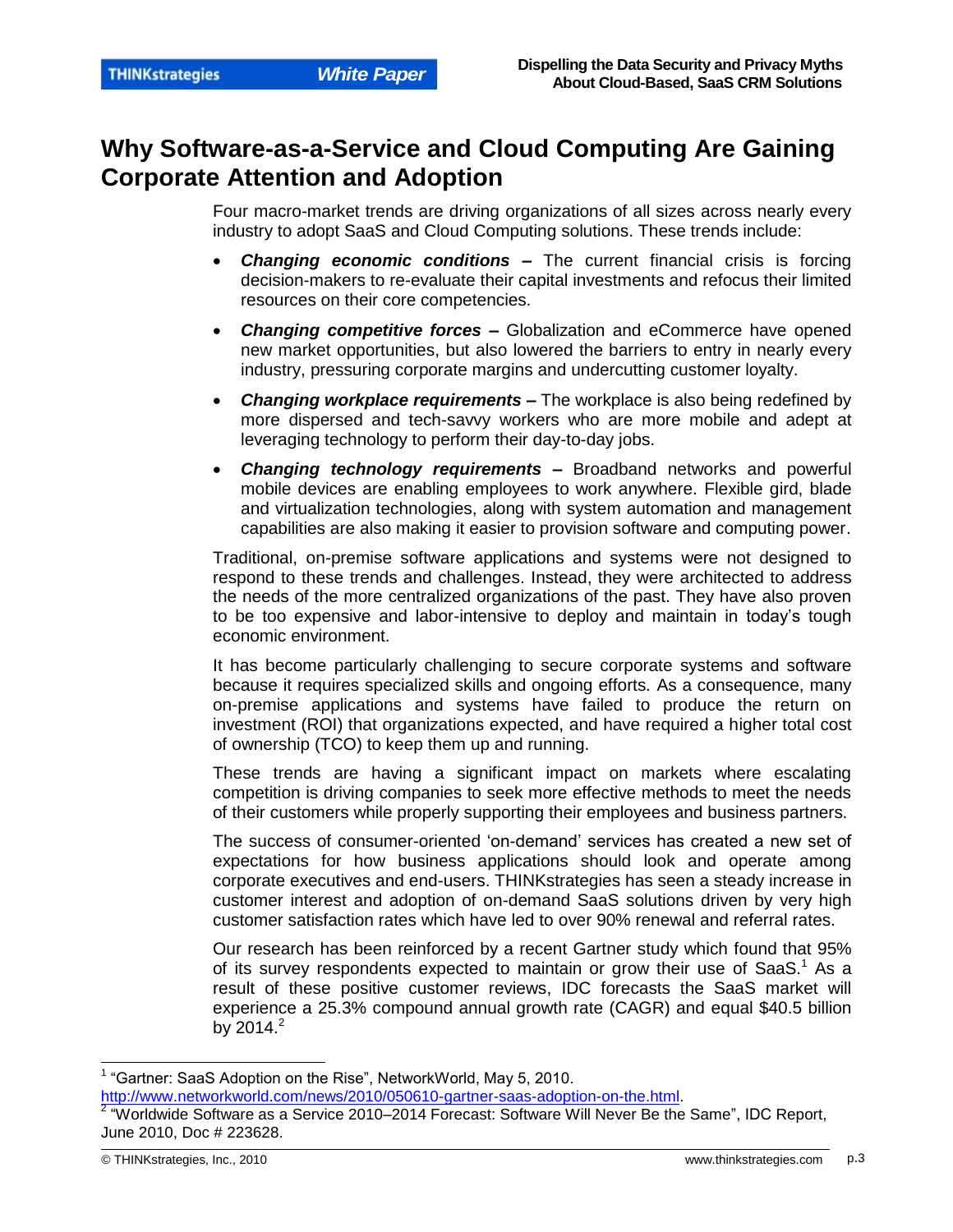SaaS-based CRM and customer service solutions, in particular, are seeing strong adoption. Today"s business-to-consumer brands realize that delivering a consistent, satisfying customer experience across every customer touchpoint is critical to improving sales and customer loyalty. SaaS-based CRM solutions enable them to leverage the latest technologies to improve customer satisfaction and retention while minimizing the costs of on-premise CRM deployments and upgrades. As a result of these trends, leading market research firms predict that demand for SaaS or Cloud-based CRM solutions will exceed 25% a year through 2012, while traditional on-premise CRM system growth will only rise 10% over the same period. $3$ 

### **Putting the U.S.A. Patriot Act in Proper Perspective**

Despite the tangible business benefits being produced by today"s SaaS and Cloud Computing solutions, many corporate decision-makers are still hesitant to acquire these services from U.S. providers because of the perceived threat posed by the U.S.A. Patriot Act.

The U.S.A. Patriot Act was instituted in 2001 in response to the 9/11 terrorist attacks. It contains strong language regarding the right of the American government to seek data regarding suspected individuals from corporate databases to counteract potential terrorist threats or other criminal activity.

While the powers outlined in this provision appear threatening, there are a number of reasons why corporate concerns about the U.S.A. Patriot Act have been overblown and should not get in the way of organizations fully leveraging today"s powerful SaaS/Cloud Computing solutions.

### *Worldwide Anti-Terrorism Regulations Preclude Local Protections*

Although the U.S.A. Patriot Act gets most of the attention, the truth is that many countries have adopted similar provisions in the wake of rising terrorist threats and have also pledged cooperation across international borders.

For instance, the Canada Anti-Terrorism Act (ATA) was also introduced in October 2001, and includes many of the same stipulations as the U.S.A. Patriot Act. As a result, David Fraser, partner at Atlantic Canada-based law firm McInnes Cooper, has stated,

*"The "boogey man" of the U.S.A. Patriot Act has just become an easy excuse to say no [to Cloud Computing]…There"s no absolute restriction or absolute privacy in Canada or in the U.S. when it comes to these sorts of things, so with that in mind, people need to make informed decisions about what they are going to do with their data." 4*

This means that companies relying on local servers in Canada, or elsewhere, are equally at risk of government injunction as those organizations which leverage U.S. based solutions, so there is no advantage in maintaining their own data locally.

l

<sup>&</sup>lt;sup>3</sup> CRMforecast.com - On Demand CRM Software Research, Facts and Figures, http://www.crmforecast.com/saasresearch.htm

<sup>&</sup>lt;sup>4</sup> "Don't Use the Patriot Act as an Excuse", Jennifer Kavur, ComputerWorld Canada, July 5, 2010. <http://www.itworldcanada.com/ViewArticle.aspx?url=dont-use-the-patriot-act-as-an-excuse>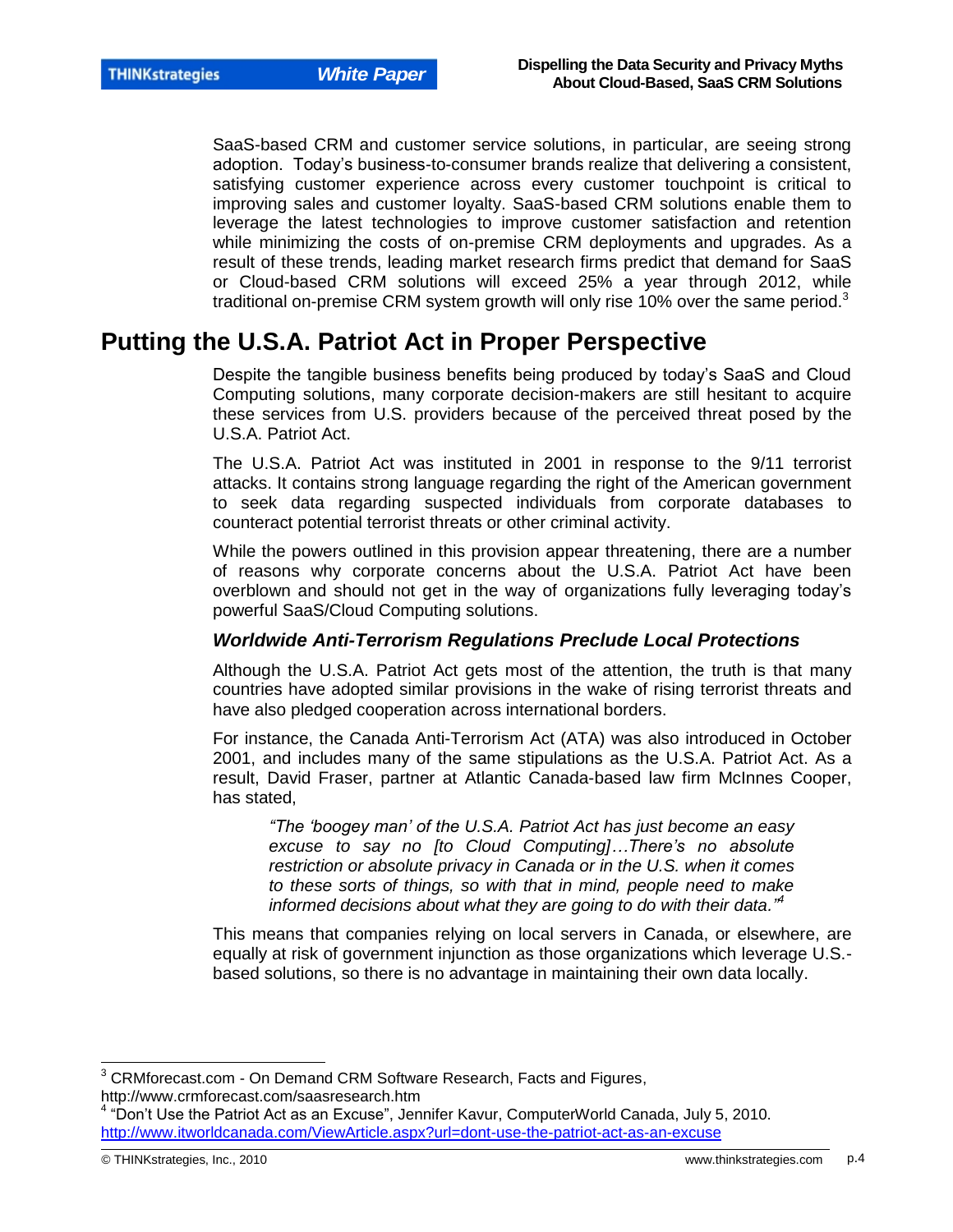### *Tough Policies Aimed at Real Terrorist and Other Criminal Elements, Not Legitimate Business Operations*

It is important to remember that the U.S.A. Patriot Act and similar regulations were designed to counteract terrorists and other international criminals.

These tough laws were not instituted to unilaterally gain access to legitimate corporate data or disrupt normal business operations.

Instead, the U.S.A. Patriot Act, ATA and similar regulations require law enforcement agencies to provide just cause for a court order to gain access to the personal records based on real terrorist or criminal threats.

The likelihood that governmental agencies will use this power to demand access to private data is very low and far outweighed by the real benefits of today"s rapidly evolving Cloud Computing solutions.

#### *Transborder Information Transmission Commonplace*

The Internet has made it easy for organizations and individuals to transmit and exchange information around the globe. The transfer of information across borders is referred to as *"transborder data flow".*

Although the Internet has accelerated this transborder data flow, companies and governments have been engaged in this type of activity for years directly through their own international operations, or as a part of an IT outsourcing (ITO) or business process outsourcing (BPO) arrangement which involves an international service provider.

Even everyday business operations can entail transborder data transfers. Whether it is simple email messages conveying sensitive data or more concerted data transfer as a part of enterprise application processing or other ongoing operations, moving data across international borders is a reality of day-to-day life.

#### *No Cases of Inappropriate Private Data Requests Reported*

Fortunately, although these government regulations include tough legal terminology regarding the ability of government agencies to seek private data from corporations, there have not been any publicly reported cases in which any such request was deemed inappropriate by the parties involved.

Instead, government agencies have been highly selective in their use of this sensitive power in an effort to respect the privacy rights of individuals and organizations worldwide. As a result, there have not been any cases in which companies have publicly disputed government authorities which have sought private data as a part of an investigation.

Therefore, THINKstrategies believes that businesses should not allow their ill-placed concerns to get in the way of reaping the rewards of SaaS-based CRM systems.

Given the minimal threat actually created by the U.S.A. Patriot Act, ATA and similar government policies, THINKstrategies believes that it is more important to recognize the even greater data security threats which actually exist within today"s corporate environment, and the added protection which the leading SaaS and Cloud Computing services offer to combat these threats.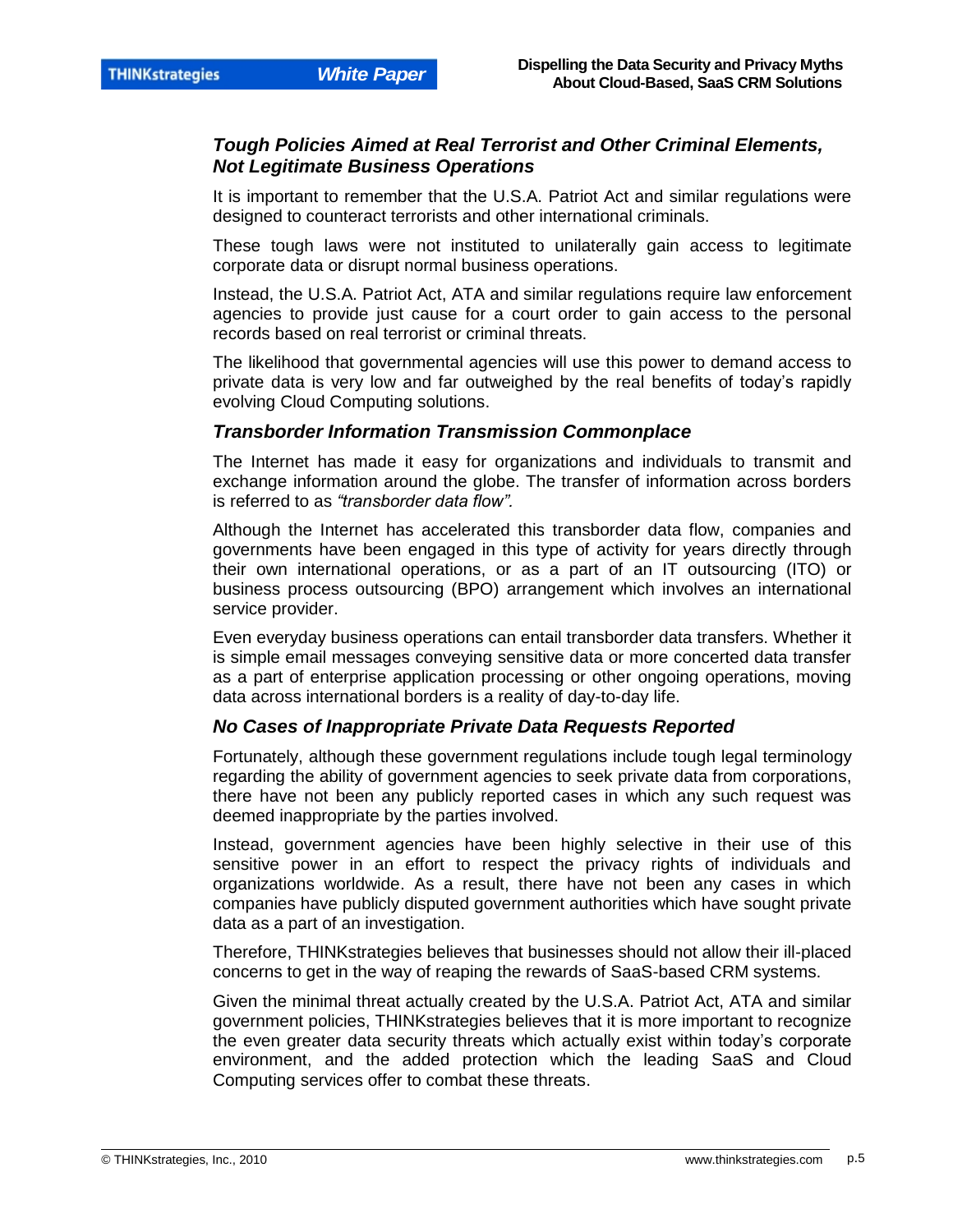### **Recognizing the Real Security Threats in the Corporate World**

The fact is that nearly every company, regardless of size, depends on the Internet to conduct business and compete in a global marketplace.

Therefore, organizations face a rapidly escalating array of security attacks on their sensitive corporate data every day. These threats come from increasingly skilled hackers trying to penetrate corporate databases from the outside, as well as the spiteful actions of disgruntled workers from the inside, or even the inadvertent mistakes of well-intentioned employees which could jeopardize critical data.

#### *On-Premise Vulnerabilities Outpace On-Demand Threats*

The truth is that traditional on-premise systems with local client storage on company laptops are even more vulnerable to attack or other threats than cloud-based systems. There have been numerous stories of hackers accessing corporate credit card records supposedly protected behind company firewalls. And, employees often lose or have their company laptops stolen which house sensitive data.

For instance, T.J. Maxx reported in January, 2007, that hackers had accessed customer credit card and drivers license information creating concern for customers of T.J. Maxx, Marshalls, HomeGoods and A.J. Wright stores in the U.S. and Puerto Rico, Winners and Home Sense stores in Canada, as well as T.K. Maxx in the U.K. and Ireland.

Another example is the Heartland data breach of 2008 which also points to in-house security vulnerabilities. This Princeton, N.J.-based payments processor revealed that unknown intruders broke into its systems and planted malicious "sniffer" software designed to snag credit card numbers as they were transferred over the internal network. One of the largest payment processors in the country, it discovered the invasion only after receiving alerts from Visa and MasterCard.

### *Data Security Not a Core Competency for Most Corporations*

In today"s tough economic climate, it doesn"t make sense for companies to invest in greater security capabilities when they need to focus on their core businesses. No matter how great an investment an organization is willing to make in the latest security systems or specialized staff, few can hope to keep pace with the rising number of external threats and internal vulnerabilities.

Yet the reality is that many IT and business decision-makers remain concerned about losing control of their security capabilities by relying on a SaaS or Cloud Computing service provider to safeguard their data.

THINKstrategies believes that most organizations will actually benefit by leveraging the added security skills and resources which SaaS and Cloud Computing service providers have to offer.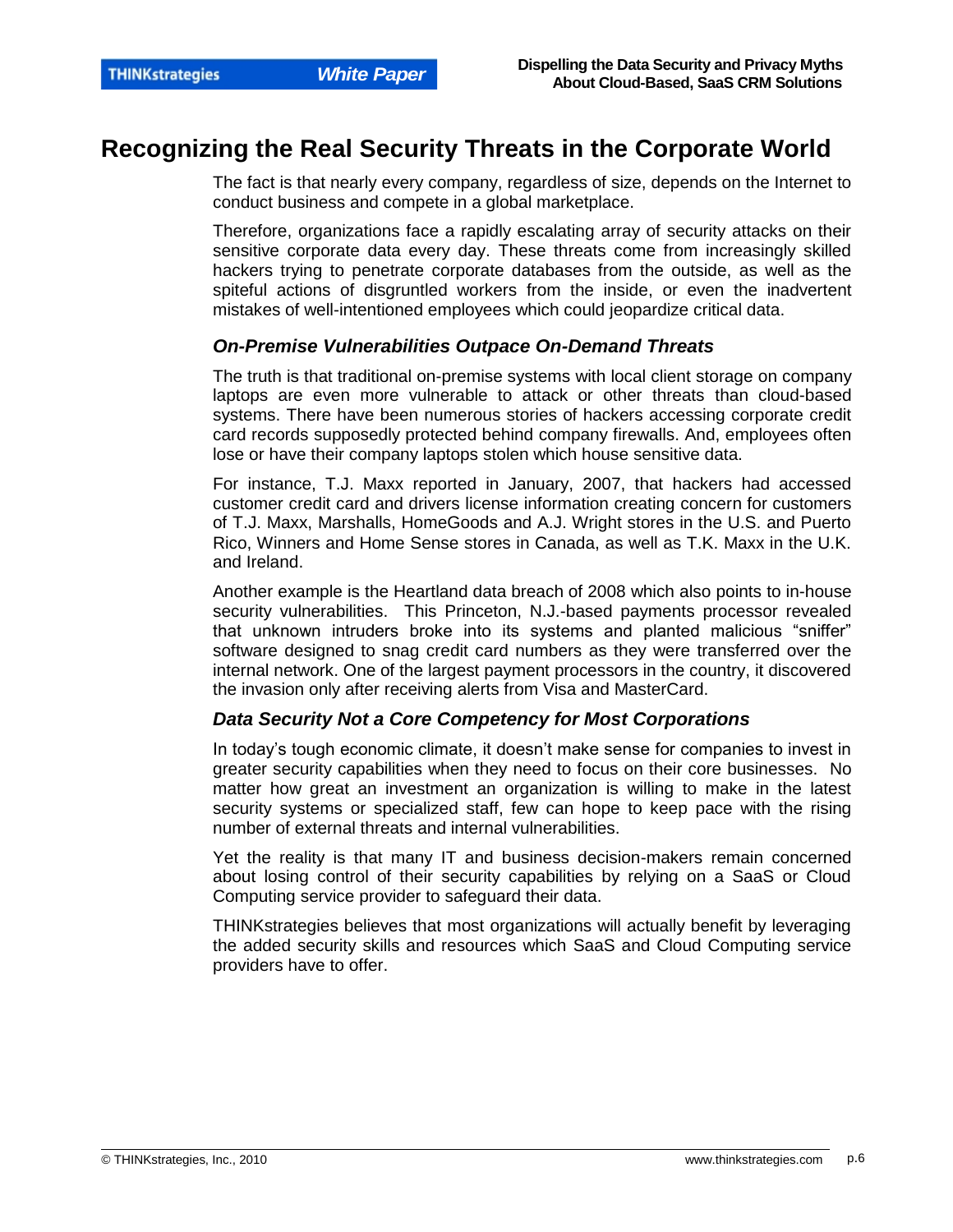### **How SaaS & Cloud Computing Address Data Privacy Concerns**

THINKstrategies has found that SaaS and Cloud Computing vendors, and the solutions they offer, can actually help organizations better protect their private data because these service providers are focused entirely on storing and processing mission-critical corporate data in a secure fashion.

#### *Security is a Full-Time Job for SaaS and Cloud Computing Providers*

Because delivering reliable and secure services is essential to the success of SaaS and Cloud Computing providers, it is incumbent on them to invest heavily in best-inclass security systems, proven policies and procedures, as well as highly skilled personnel.

And, because most SaaS and Cloud Computing providers have to support a wide range of customers, they are obliged to institute security systems and policies which satisfy the most stringent and demanding of their customers.

In particular, SaaS and Cloud Computing CRM and Web Customer Experience Optimization solution providers have to take even greater precautions to secure their customers" sensitive data to ensure that this important information is properly protected.

The leading providers of SaaS-based CRM solutions have invested heavily in the latest sophisticated encryption, authentication, and access control and monitoring technologies, along with the skilled staff to administer these systems.

Leading SaaS companies use the most advanced technology for Internet security available today, including industry standard Secure Socket Layer (SSL) technology, server authentication and data encryption. These technologies ensure that customer data is inaccessible to unauthorized users and the customer"s account activity is carefully monitored to identify any suspicious behavior. These SaaS companies also host their operations in a secure server environment that is firewall protected to prevent access by outside intruders.

### *Multi-Tenancy Enables Every Customer to Obtain the Highest Level of Data Protection on an Ongoing Basis*

The "multi-tenant" architecture which underlies today"s leading SaaS solutions and Cloud Computing services permits the service providers to deliver a uniform level of data protection to all of their customers.

The multi-tenant service delivery model also enables the providers to continuously roll out updates and enhancements to respond to the latest security threats to their entire customer base.

Using automated update procedures administered by certified personnel allows the service provider to address today"s escalating security threats and data privacy requirements in a more thorough and effective fashion than most companies who are primarily focused on their core businesses.